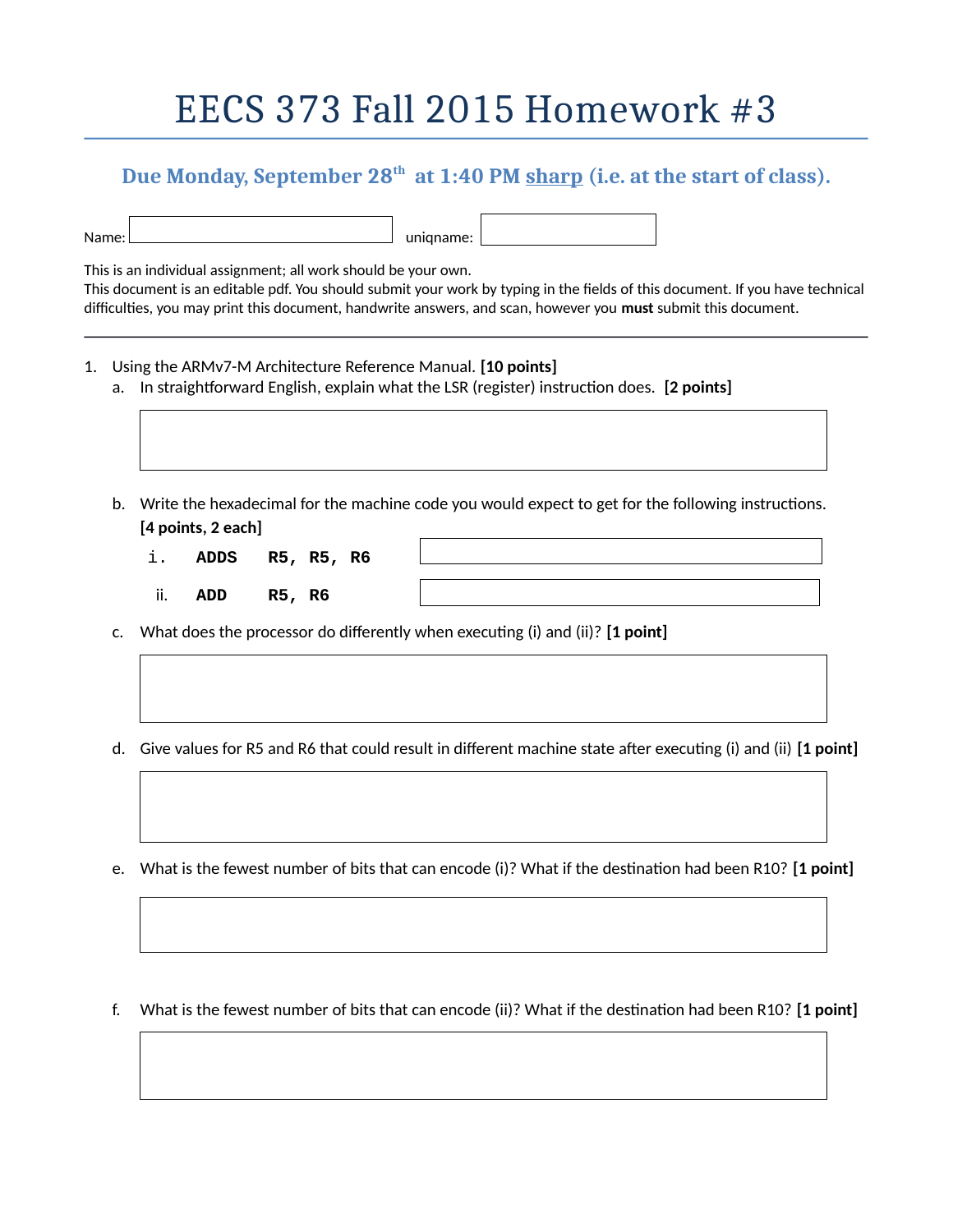- 2. For each of the following program segments, assume you start with all memory locations in question equal to zero. Indicate the values found in these memory locations when the programs end. Write all answers in hex. **[10 points, 5 for each part]**
- **a.)**

```
BASE_EMC = 0xB7000000;
uint32_t *x = (uint32_t*)BASE_EMC;
*x = 0xabcdfe98;
*(x-1) = 0x76543210;
```

| <b>Base Address</b> | 00 | 01 | 02 | 03 |
|---------------------|----|----|----|----|
| 0xB7000004          |    |    |    |    |
| 0xB7000000          |    |    |    |    |
| 0xB6FFFFFC          |    |    |    |    |
| 0xB6FFFFF8          |    |    |    |    |

**b.)**

```
mov r1, #0x100<br>movw r2, #136
                         % Be careful with constants
movt r2, #8<br>strh r2, [r1, #2]!
strh r2, [r1, #2]! % The ARMv7-M Architecture Reference Manual
                         % may be important to look at for these.
str r2, [r1, #1]
```

| <b>Address</b> | Value |
|----------------|-------|
| 0FC            |       |
| 0FD            |       |
| 0FE            |       |
| 0FF            |       |
| 100            |       |
| 101            |       |
| 102            |       |
| 103            |       |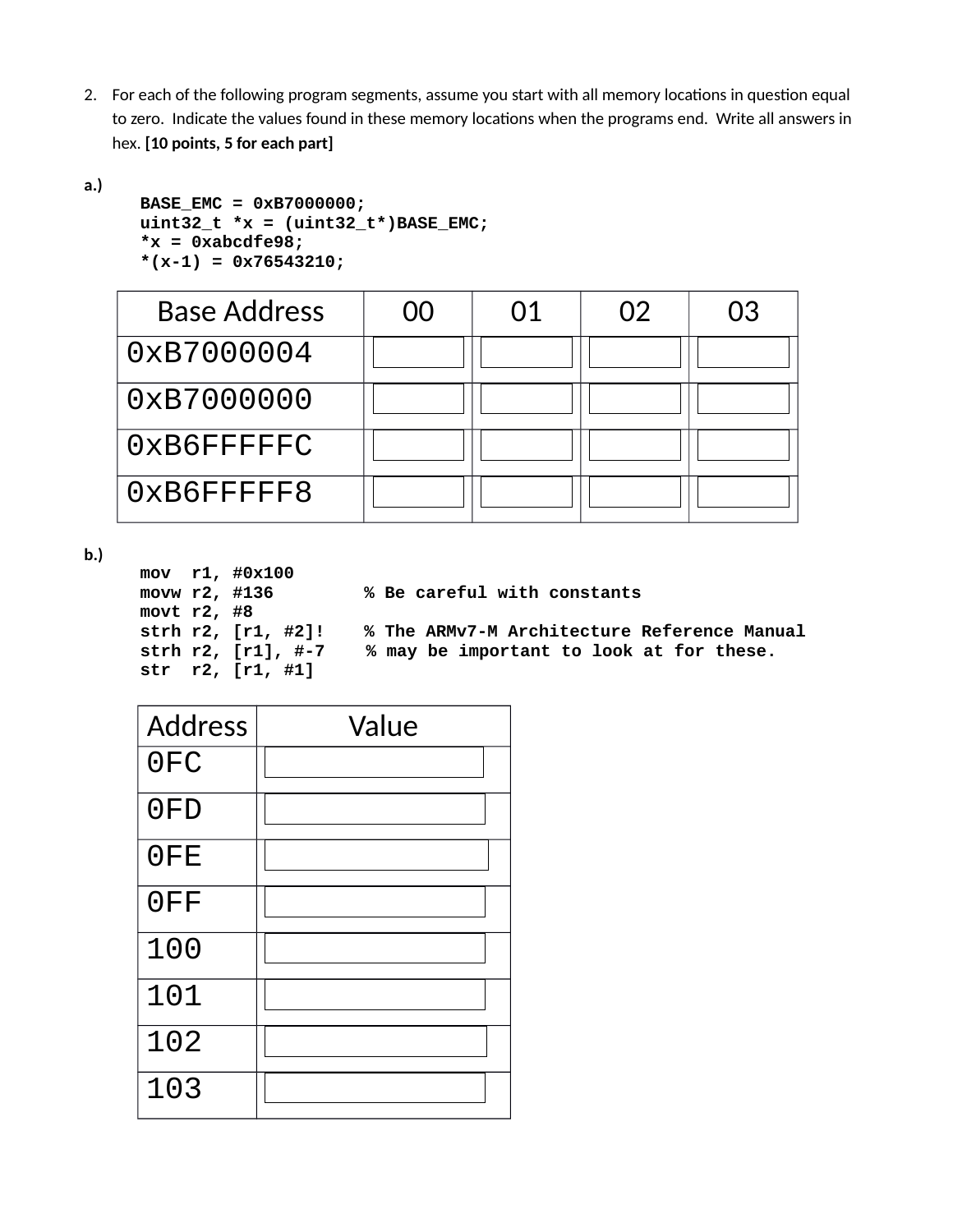3. Write a program in UAL assembly that does the same thing as the following C code. You should assume "print" is an ABI compliant function that takes a single integer argument and does something with it. Have the main return to whatever called it just as any function might. Do not use IT statements or conditional instructions (e.g. ADDNE). Comment each line of code with what it is doing. **[10 points]** Answers without comments will NOT be graded and will receive 0 points.

```
int main() {
   int i, a=1;
   for(i=0; i<9; i+=2) {
    a = a + i; print(a);
   }
   return a;
}
```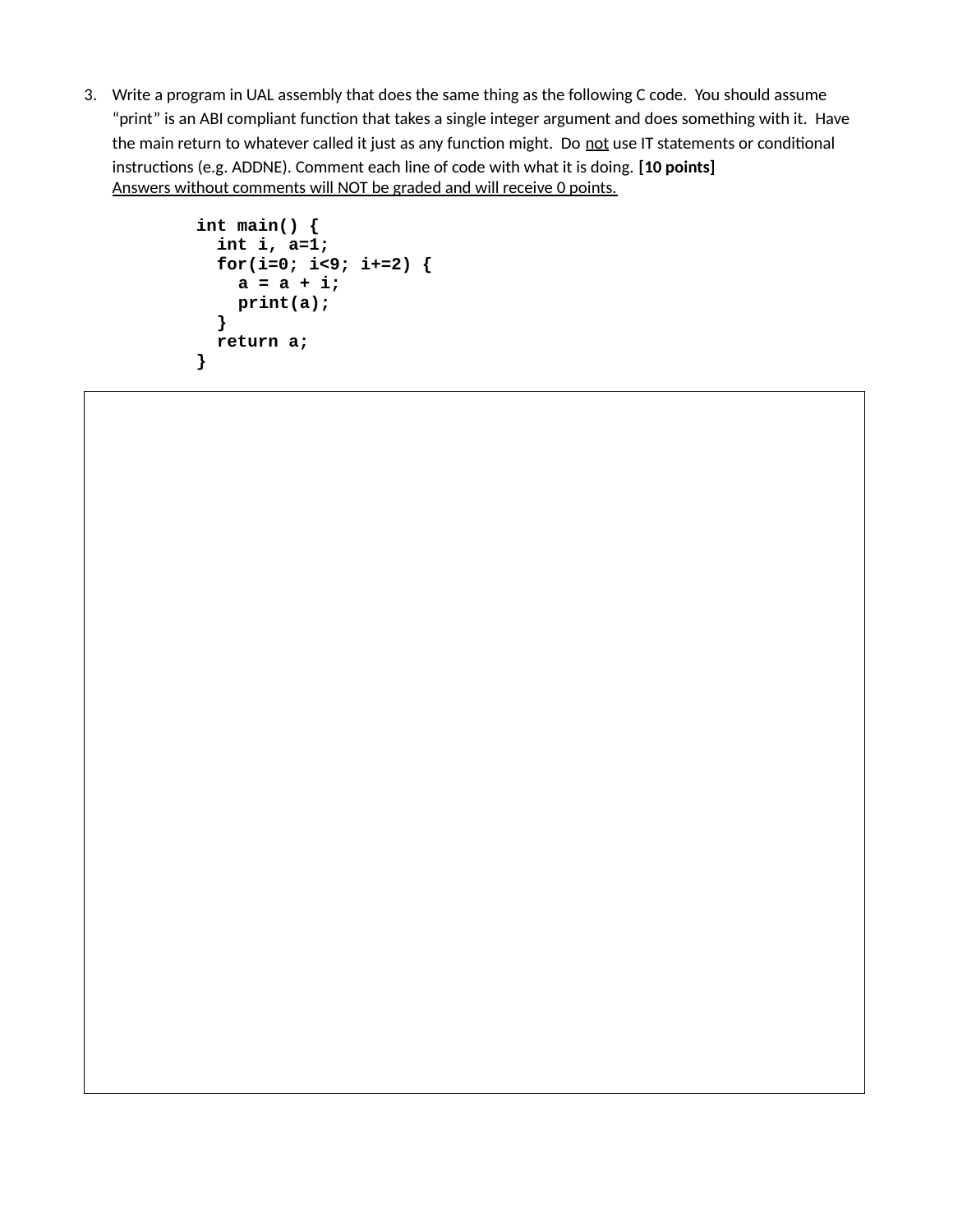4. Write a program in C that does the same thing as the following ARM assembly language code. Your C code must not exceed three lines and should compile without any warnings or errors. **[10 Points]**

|      |     | movw r0, #0x1008 |
|------|-----|------------------|
| movt |     | r0, #0xB700      |
| ldr  |     | r1, [r0]         |
| bic  | r1, | r1, #5           |
| str  |     | r1, [r0]         |